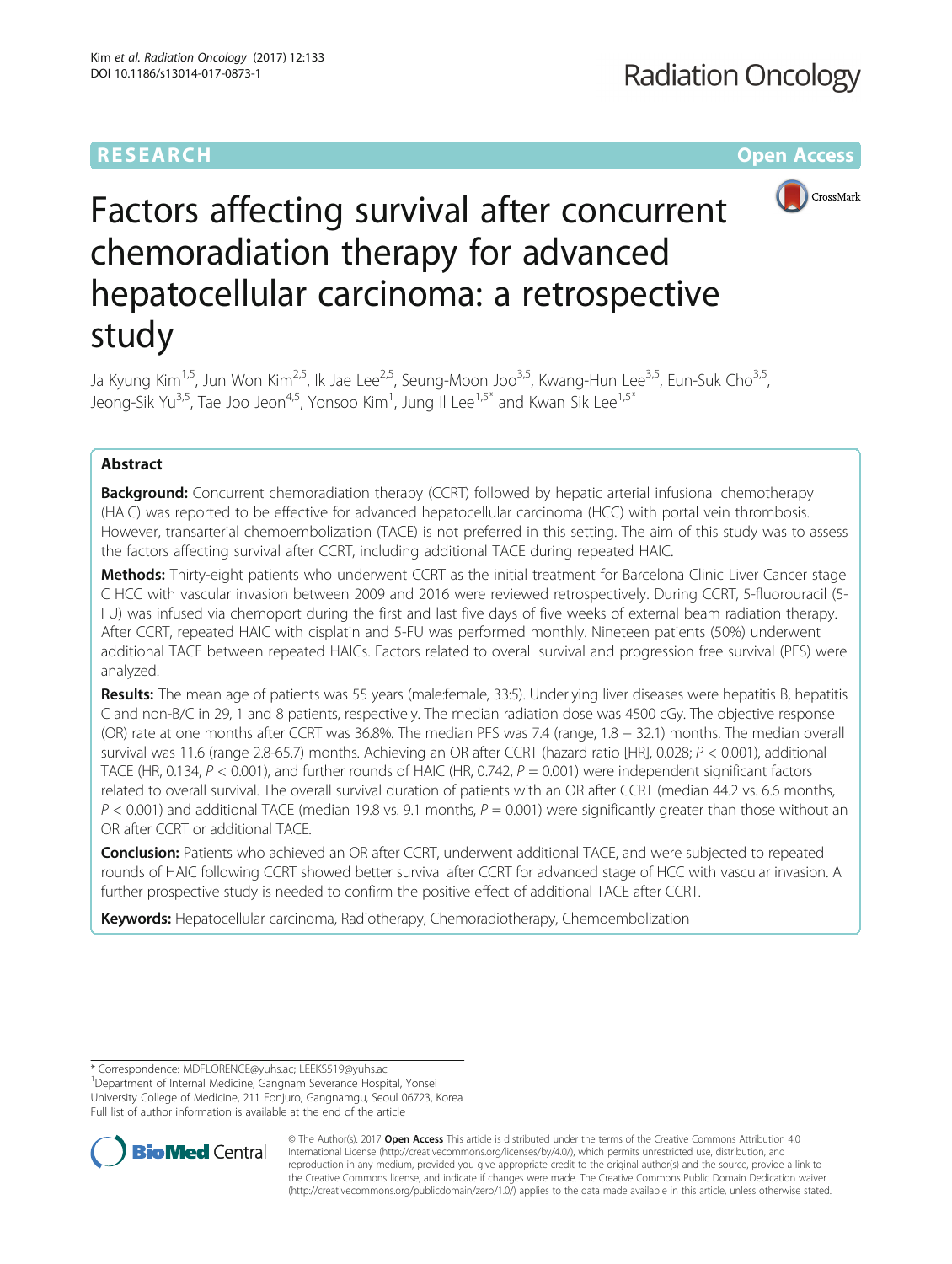# Background

Hepatocellular carcinoma (HCC) is the seventh-most common cancer in females and the fifth-most common cancer in males worldwide [\[1](#page-7-0)]. It is the second-most common cause of cancer-related deaths in males worldwide, with more than 500,000 deaths reported annually [[2](#page-7-0)]. Viral hepatitis is the main cause of HCC, and endemic areas of viral hepatitis have a huge burden of this disease.

Since HCC is mostly asymptomatic, it is often detected at an advanced stage. Approximately one third of patients with HCC show macrovascular invasion, including portal vein thrombosis, on radiologic imaging [[3](#page-7-0)]. Portal vein invasion of HCC is considered to represent aggressive tumor behavior and contribute to a higher risk of mortality [\[4\]](#page-7-0). According to the Barcelona Clinic Liver Cancer (BCLC) staging system, which is endorsed by the American Association for the Study of Liver Diseases and the European Association for the Study of the Liver, portal vein invasion of HCC is designated as advancedstage HCC, and sorafenib is the recommended standard of care [\[5](#page-7-0)]. However, the Sorafenib Hepatocellular Carcinoma Assessment Randomized Protocol (SHARP) and Asia-Pacific SHARP trial showed a modest survival gain with sorafenib [[6, 7\]](#page-7-0); therefore, new treatment strategies for portal vein invasion of HCC are required.

The Korean Liver Cancer Study Group (KLCSG) and the National Cancer Center (NCC) Korea practice guidelines and the Asia-Pacific Primary Liver Cancer Expert consortium recommend radiotherapy as an effective treatment for advanced HCC with portal vein invasion [[8, 9](#page-7-0)]. Because radiotherapeutic strategies are frequently used in Korea, radiation therapy (RT) is suggested as an alternative treatment if sorafenib is not feasible [\[10\]](#page-7-0). The protocol of concurrent chemoradiation therapy (CCRT) followed by repeated hepatic arterial infusion chemotherapy (HAIC) was first developed for, and introduced in, patients with locally advanced HCC with portal vein invasion [\[11](#page-7-0)]. The CCRT protocol was developed before the era of sorafenib [\[11\]](#page-7-0), when HAIC, transarterial chemoembolization (TACE), and RT were used to treat of advanced-stage HCC in Asian countries. Therefore, to increase the therapeutic effect, HAIC was added to deliver chemotherapeutic agents to HCC after CCRT. HAIC delivers chemotherapeutic agents at high concentrations through a chemoport. This results in the drug going through first-pass metabolism in the liver, which reduces the systemic level of the drug and decreases its systemic toxicity and side effects [\[12](#page-7-0)]. According to the previous report of favorable results [[13](#page-7-0), [14\]](#page-7-0), HAIC was added to the protocol: HAIC was combined with 5-FU during RT for radiosensitizing effect, and HAIC was repeated monthly after CCRT to mainten the antitumor effect. The treatment showed a favorable objective response (OR) in 18 of 40 patients (45%), with a median survival duration of 13.1 months [[11\]](#page-7-0). An updated outcomes report indicated that the median survival duration of 101 patients was 16.7 months. In the original protocol, HAIC was performed after CCRT, and HAIC was to be continued until a complete response was achieved. However, we occasionally experienced a decreased effect of repeated HAIC, which necessitated additional treatment for patients undergoing CCRT and repeated HAIC.

The use of TACE in patients with advanced HCC with major portal vein invasion is limited due to the possibility of liver failure and an increased risk of post-treatment complications [\[15\]](#page-7-0). The effect of TACE is also limited in these patients; multiple sessions of TACE or additive treatments are usually required. Therefore, TACE is generally not recommended in these patients. However, several studies have shown that TACE can be performed safely with no increase in morbidity or mortality [\[16](#page-7-0)–[18](#page-7-0)]. Therefore, we tevaluated the efficacy of additional TACE between repeated HAIC after CCRT, which, to out knowledge, has not been assessed previously.

This study evaluated the factors affecting survival after CCRT, including additional TACE during repeated HAIC, in patients with advanced-stage HCC.

# Methods

# **Patients**

CCRT was performed in cases of advanced HCC with vascular invasion and reserved hepatic function, as decided by an institutional multidisciplinary HCC tumor board. We retrospectively analyzed patients who were diagnosed with advanced-stage HCC per the BCLC staging system and who underwent CCRT as the initial treatment between 2009 and 2016. We excluded patients who had intermediate-stage HCC ( $n = 13$ ), a Child-Pugh score  $\geq 9$ , Eastern Cooperative Oncology Group (ECOG) performance status >1, active peptic ulcer, TACE prior to CCRT  $(n = 5)$ , no radiologic evaluation after CCRT, bile duct invasion ( $n = 2$ ), a failed lesion after previous treatment  $(n = 2)$ , other malignancy and inadequate hepatorenal function. Finally, we identified 60 patients who underwent CCRT, of whom 38 were enrolled in the study.

The institutional review board waived the requirement for obtaining informed consent for this retrospective study (No. 3-2017-0164). This study was conducted in compliance with the Declaration of Helsinki. All authors had access to the study data and have reviewed and approved the final manuscript.

#### Diagnosis and definitions

The diagnosis of HCC was established by histological confirmation, typical dynamic radiologic findings on computed tomography (CT) and magnetic resonance imaging (MRI), or dynamic imaging with an elevated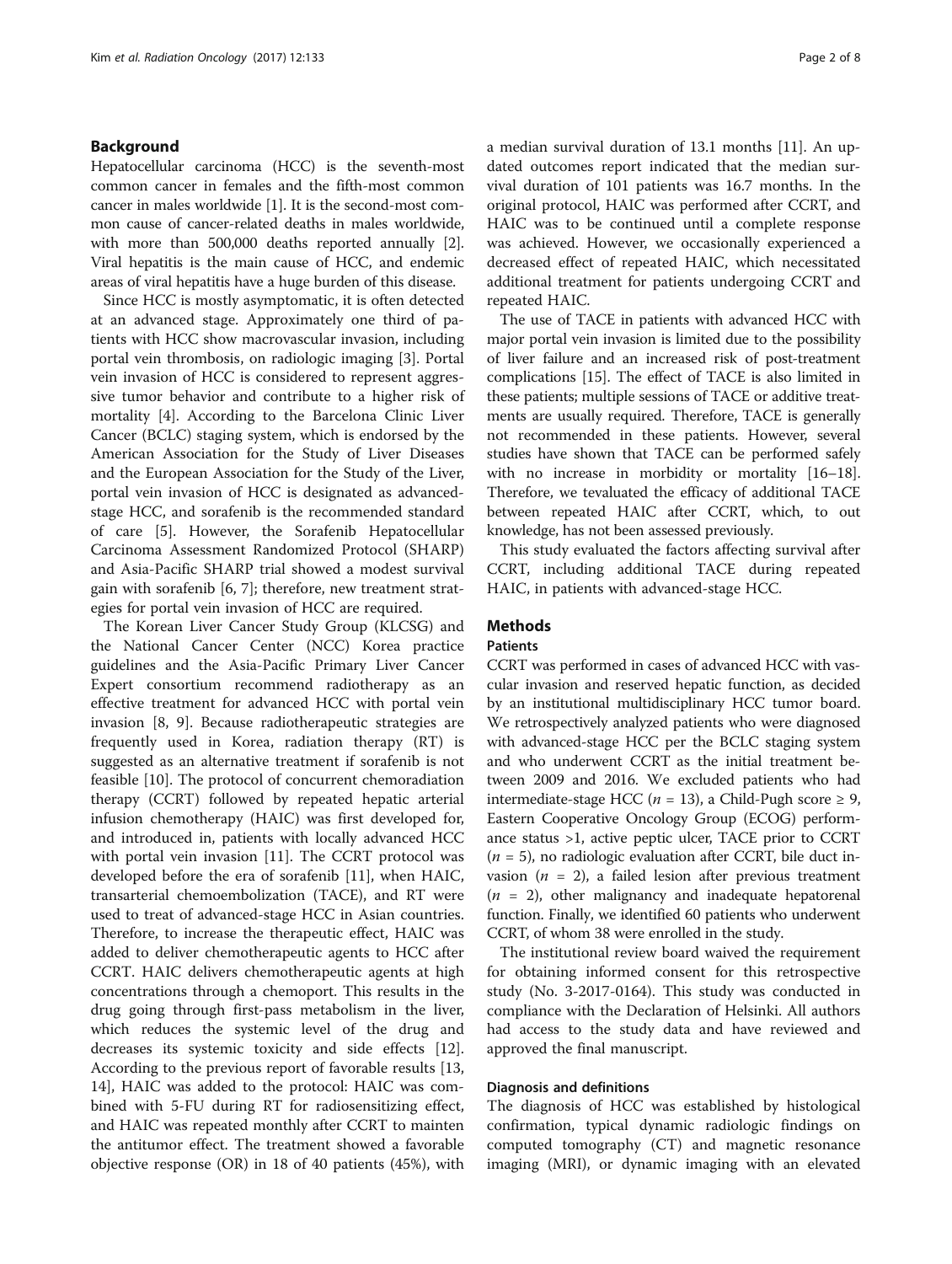level of serum alpha-fetoprotein (AFP; > 200 ng/mL) or des-carboxy prothrombin (DCP; > 40 mAU/mL) according to the KLCSG-NCC Korea guidelines [[8\]](#page-7-0). Portal/ hepatic vein invasion was defined by the presence of an adjacent thrombus in the portal/hepatic vein confirmed by at least one imaging modality.

# CCRT followed by HAIC with/without TACE

CT-based three-dimensional treatment planning was performed in all patients. The gross tumor volume (GTV) was defined as radiographically abnormal areas detected in dynamic liver CT or MRI images. A margin of 0.5– 1 cm in all directions was added to form the clinical target volume (CTV). Cranio-caudal movement of the liver determined from the range of diaphragmatic movement measured via fluoroscope or from all respiratory-motion phases via 4D CT were incorporated into the definition of the internal target volume (ITV). An additional 5 mm (to account for set-up error) was added to the ITV to define the planning target volume (PTV). Radiation was delivered using a linear accelerator (Elekta, Stockholm, Sweden) or Helical Tomotherapy (Accuray, Sunnyvale, CA, USA) with the intention to deliver 95% of the prescribed dose encompassing the PTV [[19](#page-7-0)]. The total dose was determined by the fraction of the non-cancerous liver receiving 50% of the isocenter dose (V50%) according to the Yonsei University dose prescription guidelines. These guidelines were as follows: if <25% of the non-cancerous liver received 50% of the isocenter dose, the total dose should be increased to 59.4 Gy; if it was 25–50%, the dose should be reduced to 45–54 Gy; if it was 50–75%, the dose should be 30.6–41.4 Gy; and if it was > 75%, no treatment should be administered [[20](#page-7-0)].

For concurrent chemotherapy, an indwelling chemoport was placed to deliver chemotherapeutic agents into the hepatic artery, along with RT. Subsequently, 5-FU (500 mg/day) was infused via the chemoport during the first and last five days of five weeks of external RT. For HAIC after CCRT, infusion of cisplatin  $(80 \text{ mg/m}^2 \text{ for }$ 1 day) with 5-FU (750 mg/m<sup>2</sup> for 3 days) through the chemoport was performed monthly [\[11\]](#page-7-0). In general, the decision to add TACE during repeated HAIC following CCRT was made in a multidisciplinary conference when tumor progression was suspected or a residual tumor persisted after repeated HAIC following CCRT. TACE was performed by infusion of approximately 10 mL of iodized oil (lipiodol; Guerbet, Aulnaysous-Bois, France) mixed with doxorubicin (50 mg) and selective embolization with gelatin sponge particles (Gelfoam; Upjohn, Kalamazoo, MI).

# Clinical data and response evaluation

Patients' demographic and baseline clinical information—including cause of liver disease, tumor size, Child-Pugh score, ECOG performance status, and tumor

marker levels—were collected. Four weeks after CCRT, dynamic imaging (CT or MRI) was performed to evaluate the response to CCRT. Treatment response was evaluated as complete response (CR), partial response (PR), stable disease (SD), or progressive disease (PD) using the modified response evaluation criteria for solid tumors [[21\]](#page-7-0). After the first evaluation, follow-up tumor evaluation was repeated every 8 weeks. The dates of PD and death were recorded, and the progression-free survival (PFS) and overall survival (OS) durations were calculated from the start of CCRT. The OR was defined as the sum of PR and CR. Disease control was defined as SD, PR, or CR.

# Statistical analyses

Continuous variables are presented as means ± standard deviation or medians (range) and were compared by Student's t-test or the Mann-Whitney test, as appropriate. Repeated measures (continuous variables) were compared by paired t-test or Wilcoxon signed-ranks test, as appropriate. Categorical variables were compared using Pearson's chi-squared test. Local control, PFS, and OS rates were estimated by Kaplan-Meier analysis and compared using the log-rank test. Predictors of PFS and OS were identified by Cox regression analysis. Variables with  $P < 0.05$  in the univariate analyses were entered into a Cox multivariate analysis. Hazard ratios and 95% confidence intervals were calculated. A  $P$ -value <0.05 was considered to indicate significance. To overcome the limitations imposed by the small sample size, backward-method Cox regression analyses were performed to identify minimum of clinically important variables using  $P < 0.05$  for entry and  $P > 0.051$ for removal in the stepwise procedure. All statistical tests were performed using PASW ver. 17.0 software (IBM Corp. Armonk, NY, USA).

# Results

# Patients' characteristics

The baseline characteristics of the 38 patients enrolled in the study are shown in Table [1.](#page-3-0) The mean age was 55 years, and 86.8% of the patients were male. The mostcommon etiology of chronic liver disease was hepatitis B (76.3%). Liver cirrhosis was present in 30 patients (78.9%), and most patients (84.2%) were Child-Pugh class A. The mean tumor size was 11.5 cm. Main portal trunk invasion was noted in 16 patients (42.1%), and node metastasis was noted in 16 patients (42.1%). The mean and median serum AFP levels were 8460 and 1573 ng/mL, respectively. The mean and median serum DCP levels were 24,772 and 420 mAU/mL, respectively. The median radiation dose was 4500 cGy (range, 3060-6250 cGy).

# Response after CCRT and decision to perform TACE

One month after CCRT, the mean tumor size decreased significantly from 11.5 cm to 8.6 cm  $(P < 0.001)$ .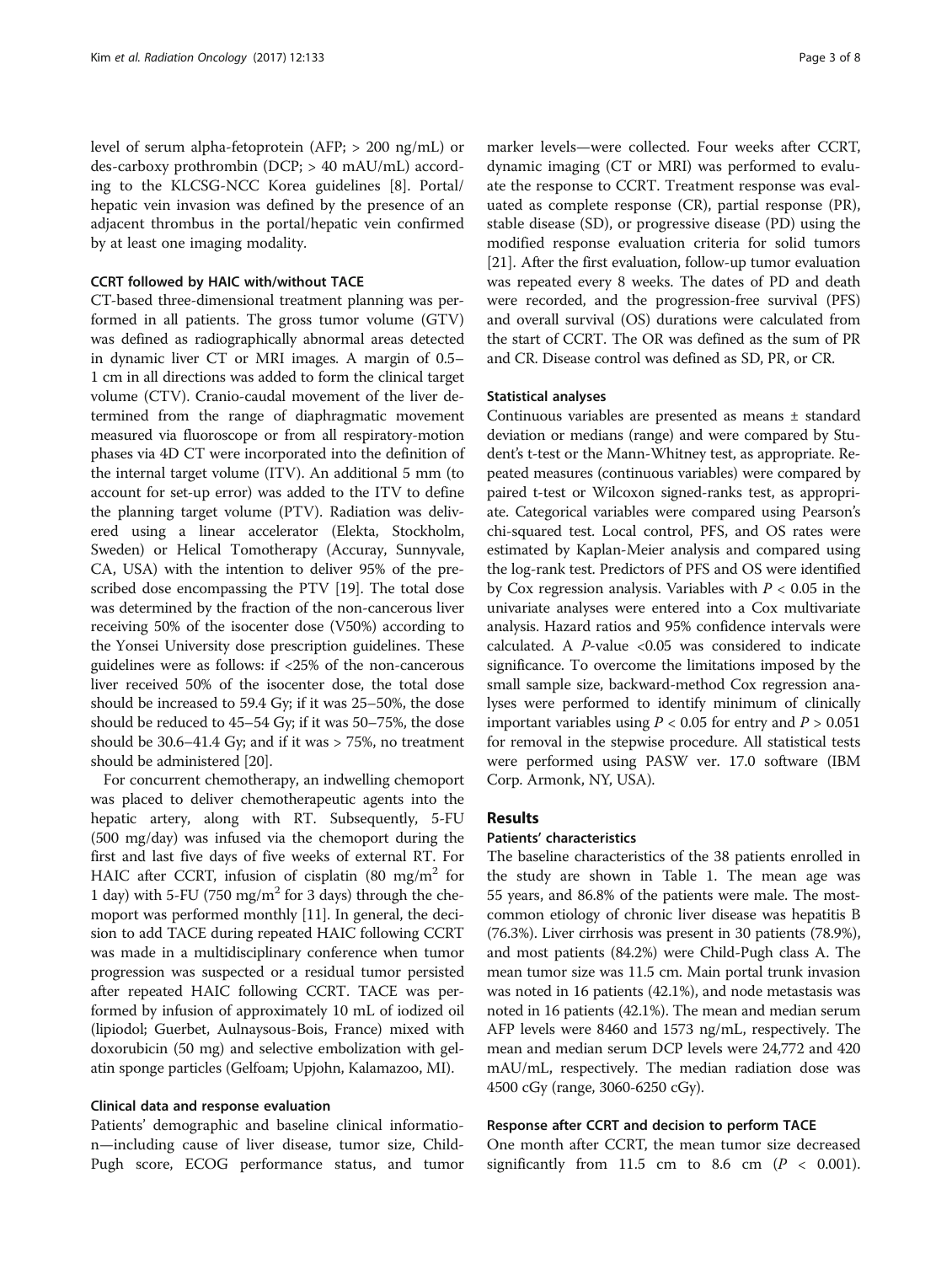<span id="page-3-0"></span>Table 1 Baseline characteristics

| Characteristics                          | $n = 38$             |
|------------------------------------------|----------------------|
| Age (years)                              | 53 (34-77)           |
| Male                                     | 33 (86.8)            |
| Etiology                                 |                      |
| <b>HBV</b>                               | 29 (76.3)            |
| <b>HCV</b>                               | 1(4.8)               |
| <b>NBNC</b>                              | 8(18.9)              |
| Liver cirrhosis                          | 30 (78.9)            |
| Child-Pugh class (A/B)                   |                      |
| Class A                                  | 32 (84.2)            |
| Class B                                  | 6(15.8)              |
| ECOG performance status                  |                      |
| Grade 0                                  | 5(13.2)              |
| Grade 1                                  | 33 (86.8)            |
| Vascular invasion                        |                      |
| Main portal trunk invasion               | 16 (42.1)            |
| Left of right lobar portal vein invasion | 15 (39.5)            |
| Segmental portal vein invasion           | 5(13.1)              |
| Hepatic vein invasion                    | 2(5.3)               |
| BCLC stage                               |                      |
| Advanced (C)                             | 38 (100)             |
| AJCC stage                               |                      |
| <b>IIIB</b>                              | 20 (52.6)            |
| <b>IIIC</b>                              | 1(2.6)               |
| <b>IVA</b>                               | 15 (39.5)            |
| <b>IVB</b>                               | 2(5.3)               |
| Tumor size (cm)                          | 11.6 (3.5-21.1)      |
| AFP (ng/mL)                              | 1573.0 (2.0-54,000)  |
| DCP (mAU/mL)                             | 4378.0 (18.0-75,000) |
| Radiation dose (cGy)                     | 4500 (3060-6250)     |
| Round of HAIC                            | $3.5(0-18)$          |
| <b>TACE</b>                              | 19 (50.0)            |
| For local residual tumor                 | 6(31.6)              |
| For newly recurring tumor                | 13 (68.4)            |

Variables are expressed as medians (range) or n (%)

HBV Hepatitis B virus, HCV Hepatitis C virus, NBNC Non-B and non-C, ECOG The Eastern Cooperative Oncology Group, BCLC Barcelona Clinic Liver Cancer, AJCC The American Joint Committee on Cancer, AFP α-fetoprotein, DCP Des-gamma carboxyprothrombin, HAIC Hepatic arterial infusional chemotherapy, TACE Transarterial chemoembolization

Fourteen patients (36.8%) showed a PR, and six patients (15.8%) showed HCC progression (Table 2). The median duration of local control was 31 months, and the one-year local control rate of CCRT was 63.8% by Kaplan-Meier analysis. The median AFP level decreased from 1573 to 81 ng/mL ( $P = 0.002$ ). Similarly, the median DCP level decreased from 4378 to 420 mAU/mL  $(P = 0.001)$ . The OR rate was 36.8%, and the disease control rate was 84.2%.

Table 2 Response after concurrent chemoradiation therapy

| Response                         | $n = 38$  |
|----------------------------------|-----------|
| Complete response                |           |
| Partial response                 | 14 (36.8) |
| Stable disease                   | 18 (47.4) |
| Progressive disease              | 6(15.8)   |
| Objective response (CR + PR)     | 14 (36.8) |
| Disease control $(CR + PR + SD)$ | 32 (84.2) |

Variables are expressed as n (%). CR Complete response, PR Partial response, SD Stable disease

TACE was added at least once during repeated HAIC in 19 patients (50%). There was no significant difference in the baseline characteristics between patients with and without additional TACE (Additional file [1](#page-6-0): Table S1). Among the 19 TACE cases, six (31.6%) underwent TACE for residual tumor. In the remaining 13 cases (68.4%), TACE was performed to control recurrent lesions.

# **Pfs**

Twenty-nine patients (76.4%) showed HCC progression until the last follow-up visit (Table 2). First progression was noted in out-of-field lesions in most cases (27/29, 93.1%). The most-frequent site of out-of-field progressed lesions was the liver (15/27, 55.6%) (Table 3). The median PFS was 7.4 (range: 1.8 − 32.1, 95% CI: 3.7-11.0) months (Fig. [1\)](#page-4-0). PFS was associated with the Child-Pugh class ( $P = 0.020$ ), baseline DCP level ( $P = 0.005$ ), and DCP level after CCRT ( $P < 0.001$ ) in univariate analyses. Multivariate Cox regression analysis using the backward method revealed that DCP level after CCRT  $(P = 0.001)$  was an independent factor related to PFS (Table [4\)](#page-4-0). The characteristics of patients with and without progression was compared. There was no significant difference (Additional file [1](#page-6-0): Table S2.).

### Os

The median overall survival duration was 11.6 (range: 2.8-65.7, 95% CI: 9.267-13.999) months (Fig. [2](#page-5-0)). The characteristics of patients who survived and deceased

Table 3 Characteristics of disease progression

| Progression     |           | $n = 38$ |
|-----------------|-----------|----------|
| No progression  |           | 9(23.7)  |
| Original lesion |           | 2(5.3)   |
| New lesion      |           | 27(71.1) |
| Liver           | 15 (55.6) |          |
| Lung            | 10 (37.0) |          |
| Bone            | 1(3.7)    |          |
| Neck node       | 1(3.7)    |          |
|                 |           |          |

Variables are expressed as n (%)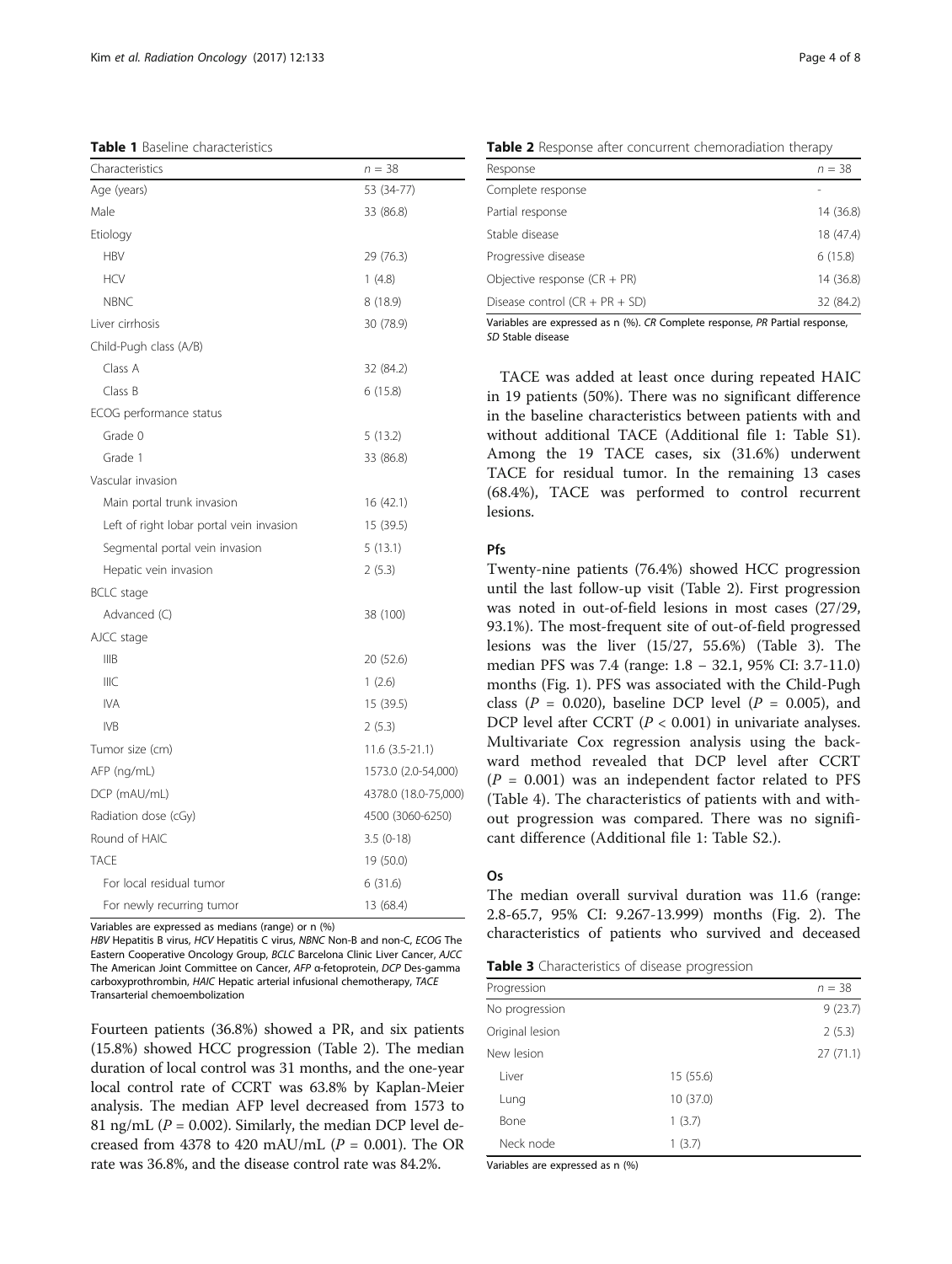<span id="page-4-0"></span>

were compared. Survived patients had no main portal trunk invasion, achieved ORs after CCRT, and less DCP levels after CCRT (Additional file [1](#page-6-0): Table S3.). In univariate analyses, patients with Child-Pugh class A  $(P = 0.003)$ , a PR after CCRT  $(P < 0.001)$ , a lower DCP level after CCRT  $(P = 0.001)$ , additional TACE  $(P = 0.001)$ , and absence of main portal trunk invasion  $(P = 0.040)$  showed a better OS (Table [5\)](#page-5-0). Among these factors, PR after CCRT ( $P < 0.001$ ) and additional TACE  $(P = 0.002)$  were independently and significantly positively related to OS. The patients were categorized into four groups according to PR after CCRT and TACE;survival was significantly different among the four groups (log-rank test,  $P < 0.001$ ; Fig. [3\)](#page-6-0). Patients with PR after CCRT and additional TACE during repeated HAIC showed a greater median survival duration than patients with PR after CCRT and no additional TACE during repeated HAIC (44.2 vs. 14.7 months). Among patients who did not achieve a PR after CCRT, those who underwent additional TACE had a greater OS duration than those who did not (11.2 vs. 6.2 months).

# **Discussion**

Since the protocol of CCRT for advanced stage HCC with portal invasion was introduced [[11\]](#page-7-0), favorable results have been reported; e.g., a median survival duration of ≥11 months [[19, 22](#page-7-0)–[24](#page-7-0)]. In the current study, the median OS for CCRT was 11.6 months. By comparison, in the Asian-Pacific sorafenib trial, which included Korean patients, the median OS durations with and without sorafenib were 6.5 and 4.2 months, respectively [\[7](#page-7-0)]. Although these results cannot be compared directly, the overall outcomes of CCRT seem to be more favorable than systemic treatment without localized treatment.

Although sorafenib is the recommended first-line treatment for advanced stage HCC per the BCLC staging system [[8\]](#page-7-0), in practice, its use is limited by its high cost, reimbursement strategy, modest survival gain, and poor tolerance. In cases in whichthe use of sorafenib is not feasible, we apply radiation-based treatment using a

Table 4 Predictors of progression free survival

| Characteristic                                      | Univariate   |                 |            | Multivariate |             |            |
|-----------------------------------------------------|--------------|-----------------|------------|--------------|-------------|------------|
|                                                     | Hazard ratio | 95% CI          | $P$ -value | Hazard ratio | 95% CI      | $P$ -value |
| Age (per year)                                      | 0.997        | 0.962-1.033     | 0.861      |              |             |            |
| Gender (male vs. female)                            | 0.892        | 0.268-2.969     | 0.852      |              |             |            |
| Liver cirrhosis (with vs. without)                  | 0.939        | $0.401 - 2.202$ | 0.886      |              |             |            |
| Child-Pugh class (A vs. B)                          | 0.304        | 0.111-0.829     | 0.020      | 0.461        | 0.155-1.366 | 0.162      |
| Main portal trunk invasion<br>(with vs. without)    | 1.098        | 0.520-2.318     | 0.805      |              |             |            |
| Node metastasis (with vs. without)                  | 0.809        | 0.393-1.664     | 0.565      |              |             |            |
| Baseline tumor size (per 1 cm)                      | 1.045        | 0.958-1.140     | 0.317      |              |             |            |
| Baseline AFP (per 100 ng/mL)                        | 1.000        | 0.997-1.002     | 0.827      |              |             |            |
| Baseline DCP (per 100 mAU/mL)                       | 1.002        | 1.001-1.003     | 0.005      |              |             |            |
| Radiation dose (per 100 cGy)                        | 0.931        | 0.866-1.001     | 0.054      |              |             |            |
| Objective response after CCRT<br>(with vs. without) | 0.560        | $0.267 - 1.174$ | 0.125      |              |             |            |
| AFP after CCRT (per 100 ng/mL)                      | 1.000        | 0.998-1.002     | 0.962      |              |             |            |
| DCP after CCRT (per 100 mAU/mL)                     | 1.004        | 1.002-1.006     | < 0.001    | 1.003        | 1.001-1.005 | 0.001      |
| Additional TACE (with vs. without)                  | 0.590        | 0.269-1.299     | 0.190      |              |             |            |
| Round of HAIC                                       | 0.914        | 0.831-1.005     | 0.062      |              |             |            |

AFP α-fetoprotein, DCP Des-gamma carboxyprothrombin, CCRT Concurrent chemoradiation therapy, TACE Transarterial chemoembolization, HAIC Hepatic arterial infusional chemotherapy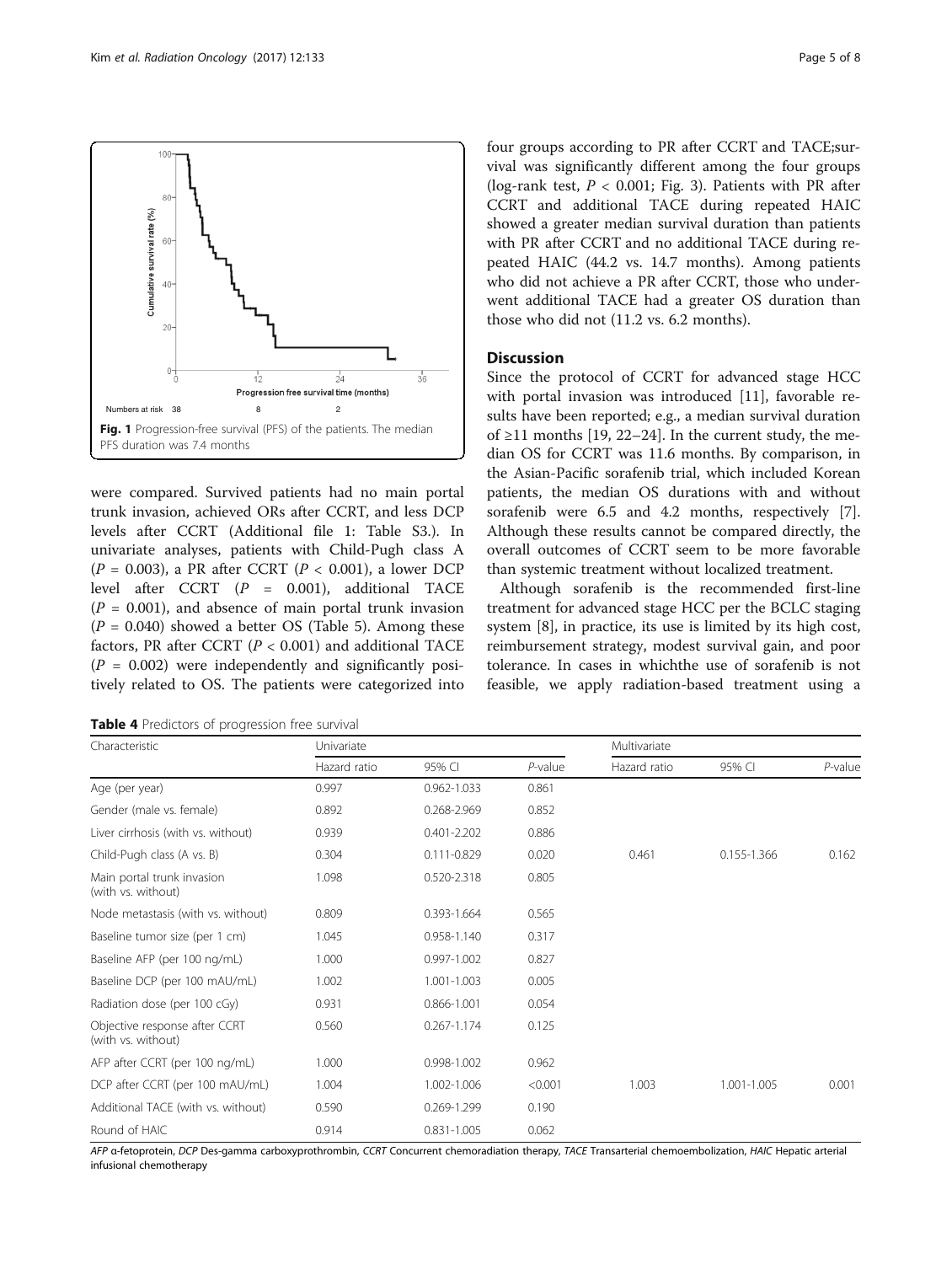<span id="page-5-0"></span>

median radiation dose of 45 Gy delivered in 25 fractions. Owing to the efficacy of RT, first progression occurred mainly due to development of new lesions outside of the radiation field.

During repeated HAIC, TACE was added in half of the cases in the current study. Although TACE is mainly recommended for the treatment of HCC without vascular invasion, it can also be applied to these patients [\[25](#page-7-0)]. Most primary lesions after CCRT remained stable and showed shrinkage of portal vein thrombosis. Thus, TACE can be used to treat such primary lesions with or without new lesions. Because TACE occludes tumorsupplying arteries, it may exert a more potent antitumor effect than HAIC.

PFS was related to the Child-Pugh class and baseline and post-CCRT DCP levels in univariate analyses. However, the DCP level after CCRT was the only independent predictor of PFS. DCP level has been reported as an effective tumor marker and is associated with large tumor size, vascular invasion, intrahepatic metastases, and a low grade of tumor cell differentiation [[26\]](#page-7-0). A high preoperative DCP level appears to be indicative of recurrence in small HCC and facilitates detection of HCC recurrence after living-donor liver transplantation [[27\]](#page-7-0).

In this study, univariate analyses indicated that OS was related to the Child-Pugh class, main portal trunk invasion, achievement of an OR after CCRT, the DCP level after CCRT, further rounds of HAIC and additional TACE. However, achievement of an OR after CCRT, additional TACE, and further rounds of HAIC were independent factors associated with a good OS. Although OR after CCRT and further rounds of HAIC were fully predictable factors of improved survival, additional TACE between repeated HAIC after CCRT was, unexpectedly, an independent prognostic factor for improved survival. This retrospective study aimed to identify the factors affecting survival after CCRT to facilitate a future pilot trial of a modified protocol to improve outcomes. The original CCRT protocol included indefinite repetitions of HAIC after CCRT. Our results suggest that a

| <b>Table 5</b> Predictors of overall survival |  |
|-----------------------------------------------|--|
|-----------------------------------------------|--|

| Characteristic                                      | Univariate   |                 |            | Multivariate |             |            |
|-----------------------------------------------------|--------------|-----------------|------------|--------------|-------------|------------|
|                                                     | Hazard ratio | 95% CI          | $P$ -value | Hazard ratio | 95% CI      | $P$ -value |
| Age (per year)                                      | 0.990        | 0.952-1.029     | 0.601      |              |             |            |
| Gender (male vs. female)                            | 0.778        | 0.269-2.246     | 0.641      |              |             |            |
| Liver cirrhosis (with vs. without)                  | 1.011        | 0.430-2.377     | 0.980      |              |             |            |
| Child-Pugh class (A vs.B)                           | 0.245        | $0.090 - 0.668$ | 0.003      | 0.436        | 0.155-1.226 | 0.116      |
| Main portal trunk invasion<br>(with vs. without)    | 2.079        | 1.019-4.243     | 0.040      | 2.099        | 0.941-4.682 | 0.070      |
| Node metastasis (with vs. without)                  | 0.732        | 0.350-1.531     | 0.405      |              |             |            |
| Baseline tumor size (per 1 cm)                      | 0.912        | 0.830-1.002     | 0.056      |              |             |            |
| Baseline AFP (per 100 ng/mL)                        | 1.000        | 0.998-1.003     | 0.711      |              |             |            |
| Baseline DCP (per 100 mAU/mL)                       | 1.001        | 0.999-1.002     | 0.256      |              |             |            |
| Radiation dose (per 100 cGy)                        | 1.007        | 0.943-1.074     | 0.843      |              |             |            |
| Objective response after CCRT<br>(with vs. without) | 0.096        | 0.036-0.254     | < 0.001    | 0.028        | 0.005-0.148 | < 0.001    |
| AFP after CCRT (per 100 ng/mL)                      | 1.000        | 0.998-1.003     | 0.702      |              |             |            |
| DCP after CCRT (per 100 mAU/mL)                     | 1.003        | 1.001-1.004     | 0.001      |              |             |            |
| Additional TACE (with vs. without)                  | 0.296        | 0.137-0.641     | 0.001      | 0.134        | 0.047-0.383 | < 0.001    |
| Round of HAIC                                       | 0.805        | 0708-0.915      | 0.001      | 0.742        | 0.626-0.880 | 0.001      |

AFP α-fetoprotein, DCP Des-gamma carboxyprothrombin, CCRT Concurrent chemoradiation therapy, TACE Transarterial chemoembolization, HAIC Hepatic arterial infusional chemotherapy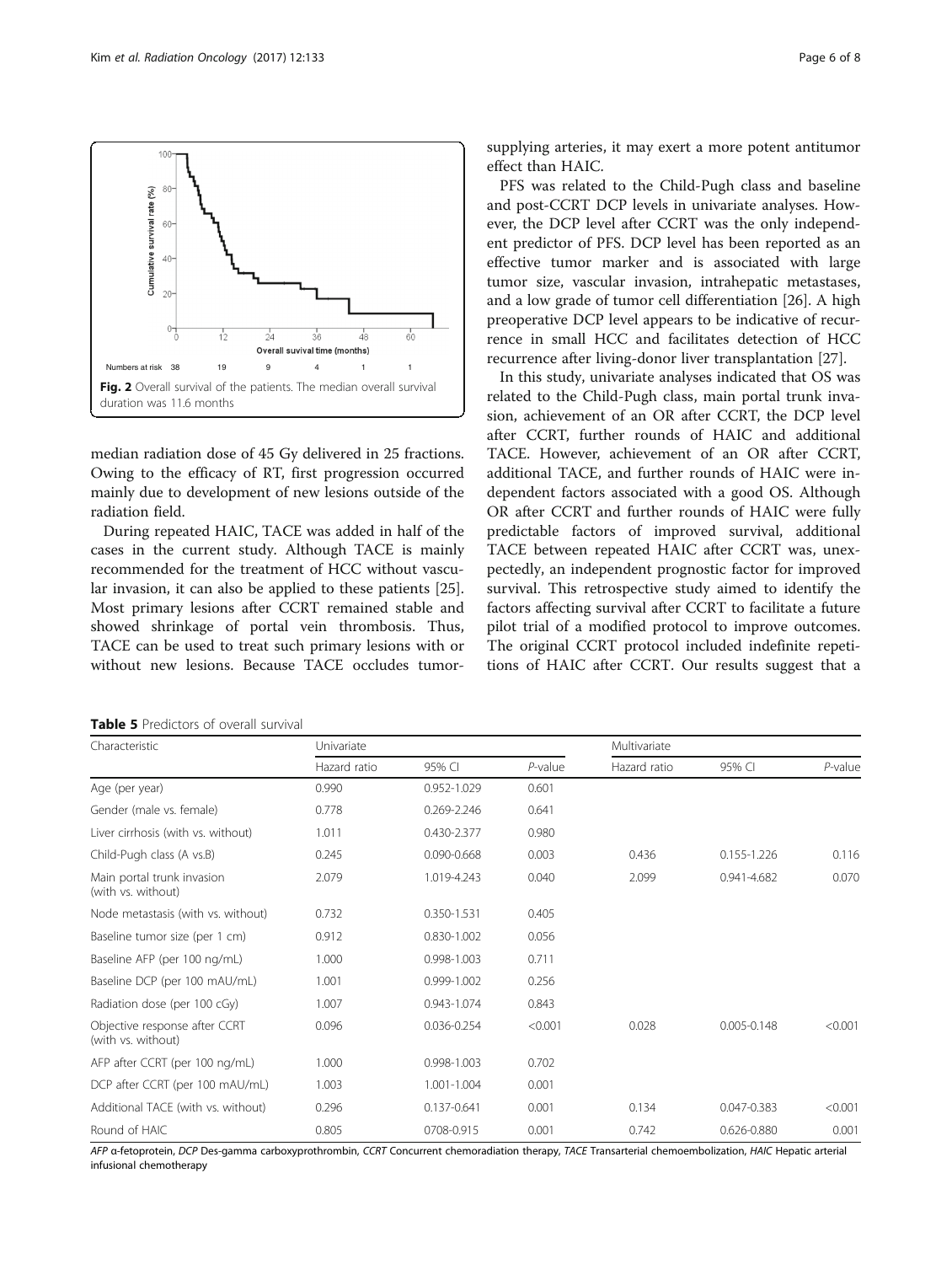<span id="page-6-0"></span>

prospective randomized controlled trial to assess the effect of additional TACE after CCRT is required.

An early AFP response and OR are reportedly independent factors associated with PFS and OS after repeated HAIC followed by CCRT [[28](#page-7-0)]. However, this response can be measured only if a patient has an initially elevated AFP level, and cannot be manipulated for the modification of the protocol. However, we can consider additional TACE after CCRT to improve OS in practice.

This study has several limitations. First, the sample size was relatively small, and so the effect of additional TACE needs to be confirmed in a future larger-scale study, the sample size of which should be based on our findings. Second, because of the retrospective nature of this study, additional TACE procedures were performed at various time points. To overcome this limitation, future prospective studies should randomize the patients receiving TACE and consider the timing of additional TACE. Third, we could not perform a comparison of therapeutic efficacy with the recommended treatment, sorafenib. However, in a previous comparative study of CCRT and other treatments involving propensity score

matching, CCRT showed a better OS than other treatments [[23](#page-7-0)]. Also, sorafenib treatment for Child-Pugh class B patients was not eligible for national health insurance reimbursement.

# Conclusions

Patients who achieved an OR after CCRT, underwent additional TACE, and were subjected to further rounds of HAIC following CCRT showed better survival after CCRT for treatment of advanced-stage HCC with vascular invasion. Further prospective studies are required to confirm the positive effect of additional TACE after CCRT.

# Additional file

[Additional file 1: Table S1.](dx.doi.org/10.1186/s13014-017-0873-1) Baseline characteristics according to treatment after CCRT. Table S2. Baseline characteristics according to progression after CCRT. Table S3. Baseline characteristics according to survival. (DOCX 20 kb)

### Abbreviations

5-FU: 5-fluorouracil; AFP: Alpha-fetoprotein; AJCC: The American Joint Committee on Cancer; BCLC: Barcelona Clinic Liver Cancer; CCRT: Concurrent